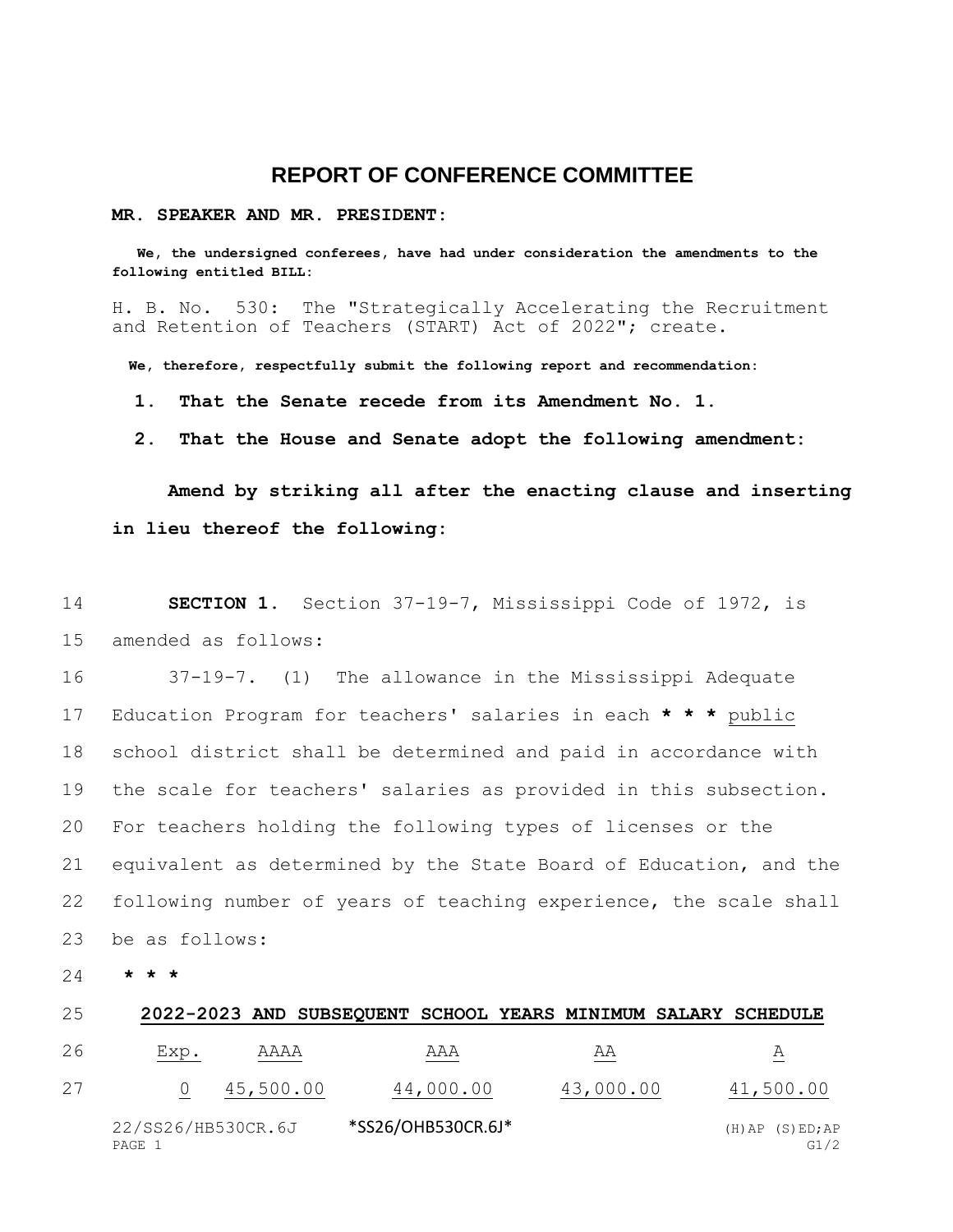| 28 | $\overline{\perp}$ | 46,100.00  | 44,550.00  | 43,525.00  | 41,900.00 |
|----|--------------------|------------|------------|------------|-----------|
| 29 | $\overline{2}$     | 46,700.00  | 45,100.00  | 44,050.00  | 42,300.00 |
| 30 | $\overline{3}$     | 47,300.00  | 45,650.00  | 44,575.00  | 42,700.00 |
| 31 | $\frac{4}{1}$      | 47,900.00  | 46,200.00  | 45,100.00  | 43,100.00 |
| 32 | $\overline{5}$     | 49,250.00  | 47,500.00  | 46,350.00  | 44,300.00 |
| 33 | $\underline{6}$    | 49,850.00  | 48,050.00  | 46,875.00  | 44,700.00 |
| 34 | $\overline{1}$     | 50,450.00  | 48,600.00  | 47,400.00  | 45,100.00 |
| 35 | $\frac{8}{1}$      | 51,050.00  | 49,150.00  | 47,925.00  | 45,500.00 |
| 36 | $\frac{9}{1}$      | 51,650.00  | 49,700.00  | 48,450.00  | 45,900.00 |
| 37 | $\underline{10}$   | 53,000.00  | 51,000.00  | 49,700.00  | 47,100.00 |
| 38 | 11                 | 53,600.00  | 51,550.00  | 50,225.00  | 47,500.00 |
| 39 | 12                 | 54,200.00  | 52,100.00  | 50,750.00  | 47,900.00 |
| 40 | 13                 | 54,800.00  | 52,650.00  | 51,275.00  | 48,300.00 |
| 41 | 14                 | 55,400.00  | 53,200.00  | 51,800.00  | 48,700.00 |
| 42 | $\underline{15}$   | 56,750.00  | 54,500.00  | 53,050.00  | 49,900.00 |
| 43 | $\underline{16}$   | 57,350.00  | 55,050.00  | 53, 575.00 | 50,300.00 |
| 44 | 17                 | 57,950.00  | 55,600.00  | 54,100.00  | 50,700.00 |
| 45 | 18                 | 58,550.00  | 56,150.00  | 54,625.00  | 51,100.00 |
| 46 | 19                 | 59,150.00  | 56,700.00  | 55,150.00  | 51,500.00 |
| 47 | 20                 | 60, 500.00 | 58,000.00  | 56,400.00  | 52,700.00 |
| 48 | 21                 | 61,100.00  | 58,550.00  | 56,925.00  | 53,100.00 |
| 49 | 22                 | 61,700.00  | 59,100.00  | 57,450.00  | 53,500.00 |
| 50 | 23                 | 62,300.00  | 59,650.00  | 57,975.00  | 53,900.00 |
| 51 | 24                 | 62,900.00  | 60, 200.00 | 58,500.00  | 54,300.00 |
| 52 | 25                 | 65,400.00  | 62,700.00  | 61,000.00  | 56,800.00 |

22/SS26/HB530CR.6J \*SS26/OHB530CR.6J\* (H)AP (S)ED;AP<br>PAGE 2 G1/2 PAGE 2 G1/2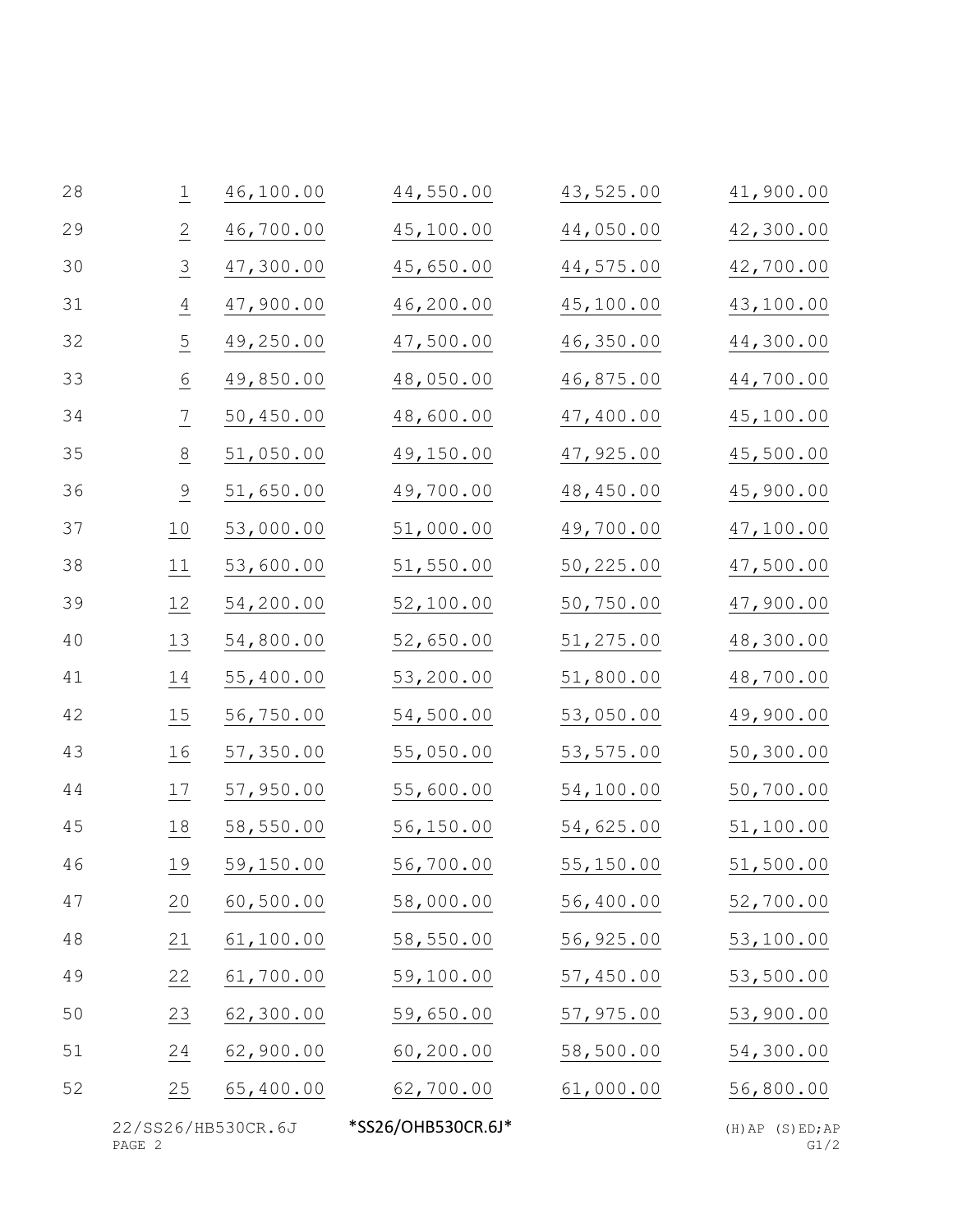| 53 | 26 | 66,000.00 | 63,250.00  | 61, 525.00 | 57,200.00 |
|----|----|-----------|------------|------------|-----------|
| 54 | 27 | 66,600.00 | 63,800.00  | 62,050.00  | 57,600.00 |
| 55 | 28 | 67,200.00 | 64,350.00  | 62,575.00  | 58,000.00 |
| 56 | 29 | 67,800.00 | 64,900.00  | 63,100.00  | 58,400.00 |
| 57 | 30 | 68,400.00 | 65,450.00  | 63,625.00  | 58,800.00 |
| 58 | 31 | 69,000.00 | 66,000.00  | 64,150.00  | 59,200.00 |
| 59 | 32 | 69,600.00 | 66,550.00  | 64,675.00  | 59,600.00 |
| 60 | 33 | 70,200.00 | 67, 100.00 | 65,200.00  | 60,000.00 |
| 61 | 34 | 70,800.00 | 67,650.00  | 65,725.00  | 60,400.00 |
| 62 | 35 |           |            |            |           |

& above 71,400.00 68,200.00 66,250.00 60,800.00

 It is the intent of the Legislature that any state funds made available for salaries of licensed personnel in excess of the funds paid for such salaries for the 1986-1987 school year shall be paid to licensed personnel pursuant to a personnel appraisal and compensation system implemented by the State Board of Education. The State Board of Education shall have the authority to adopt and amend rules and regulations as are necessary to establish, administer and maintain the system.

22/SS26/HB530CR.6J \*SS26/OHB530CR.6J\* (H)AP (S)ED;AP PAGE 3 G1/2 All teachers employed on a full-time basis shall be paid a minimum salary in accordance with the above scale. However, no school district shall receive any funds under this section for any school year during which the local supplement paid to any individual teacher shall have been reduced to a sum less than that paid to that individual teacher for performing the same duties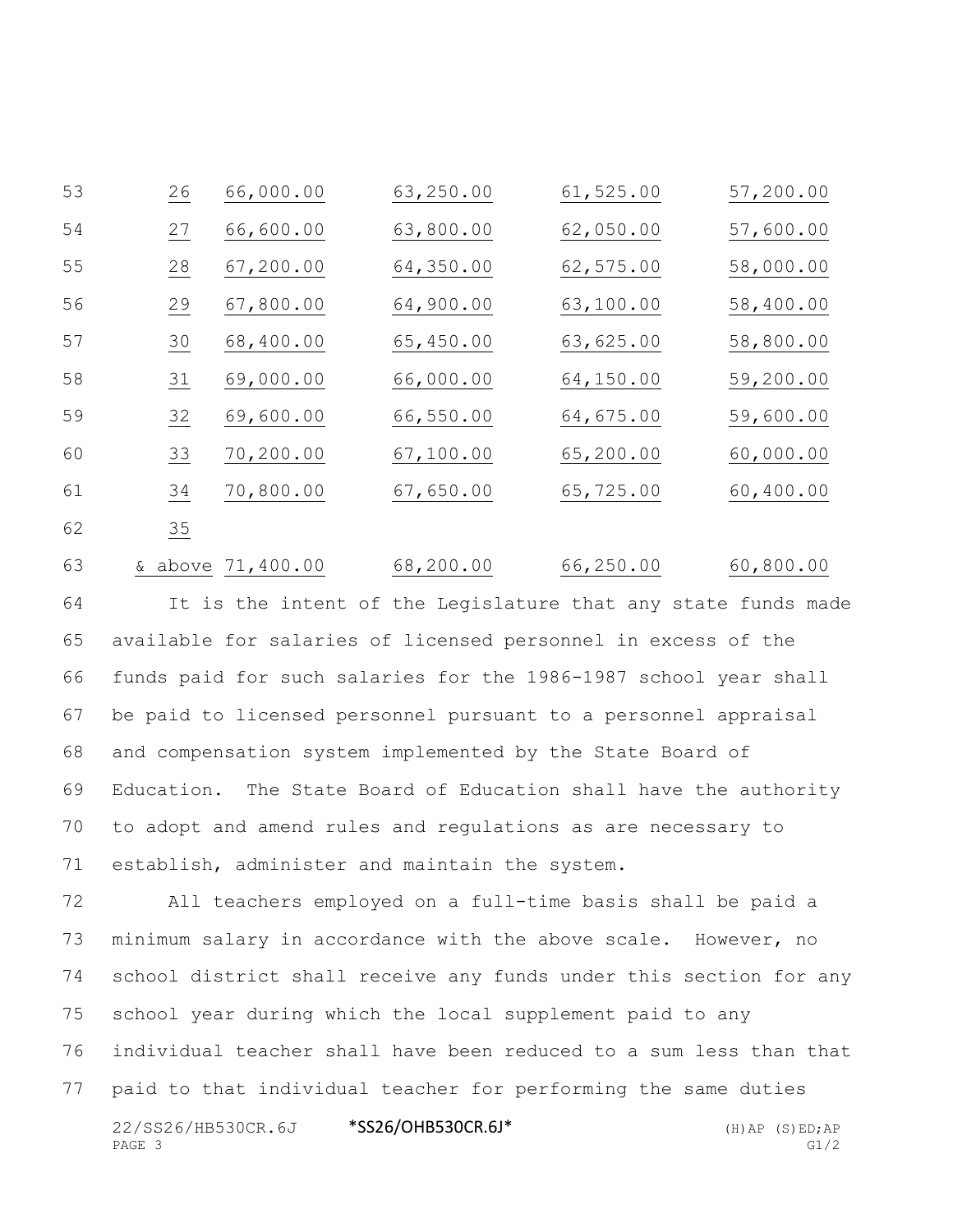from local supplement during the immediately preceding school year. The amount actually spent for the purposes of group health and/or life insurance shall be considered as a part of the aggregate amount of local supplement but shall not be considered a part of the amount of individual local supplement.

 The level of professional training of each teacher to be used in establishing the salary allotment for the teachers for each year shall be determined by the type of valid teacher's license issued to those teachers on or before October 1 of the current school year. **\* \* \*** However, **\* \* \*** school districts are authorized, in their discretion, to negotiate the salary levels applicable to **\* \* \*** licensed employees who are receiving retirement benefits from the retirement system of another state, and the annual experience increment provided above in Section 37-19-7 shall not be applicable to any such retired certificated employee.

 (2) (a) The following employees shall receive an annual salary supplement in the amount of Six Thousand Dollars (\$6,000.00), plus fringe benefits, in addition to any other compensation to which the employee may be entitled:

22/SS26/HB530CR.6J \*SS26/OHB530CR.6J\* (H)AP (S)ED;AP (i) Any licensed teacher who has met the requirements and acquired a Master Teacher certificate from the National Board for Professional Teaching Standards and who is employed by a local school board or the State Board of Education as a teacher and not as an administrator. Such teacher shall

```
PAGE 4 G1/2
```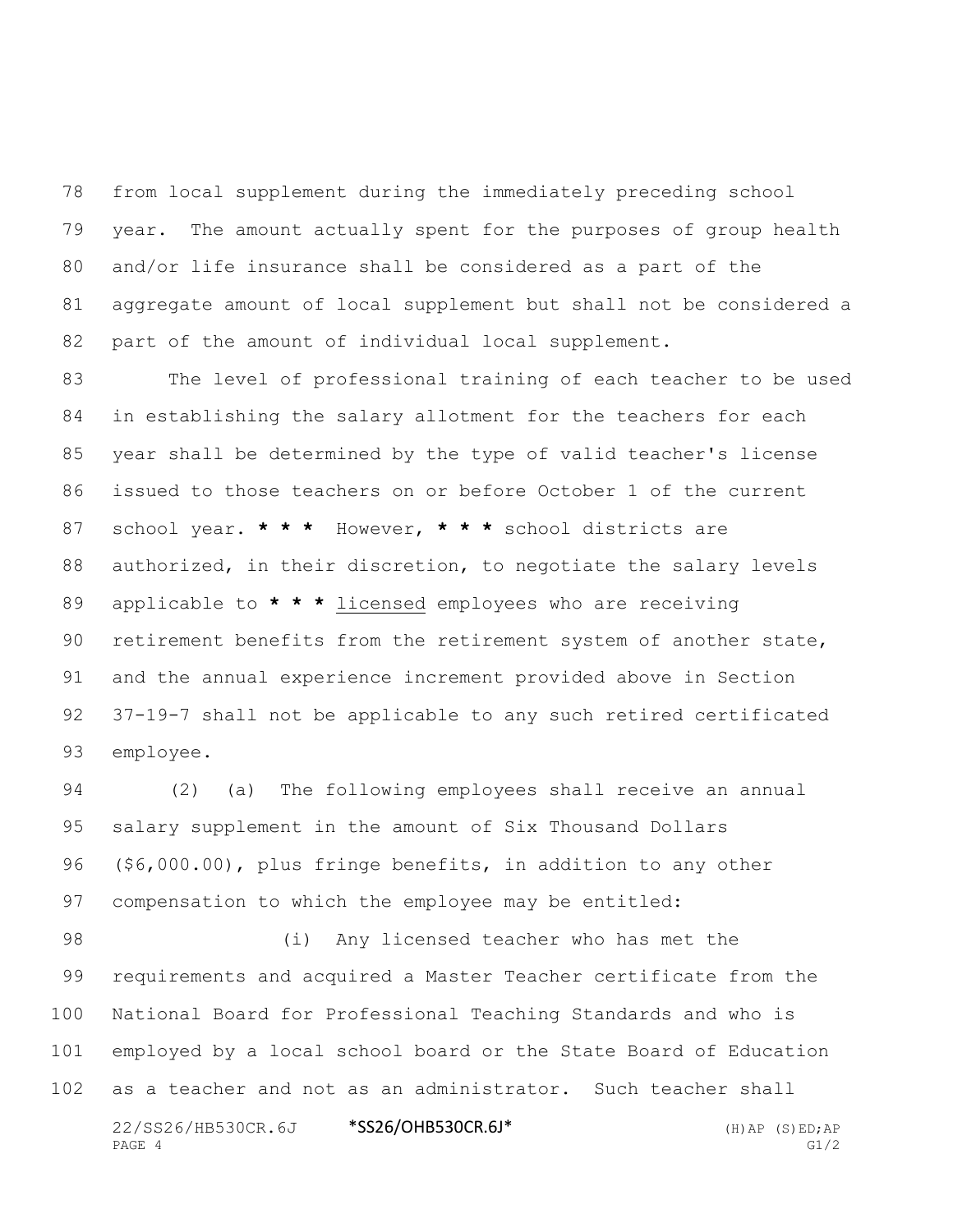submit documentation to the State Department of Education that the certificate was received prior to October 15 in order to be eligible for the full salary supplement in the current school year, or the teacher shall submit such documentation to the State Department of Education prior to February 15 in order to be eligible for a prorated salary supplement beginning with the second term of the school year.

 (ii) A licensed nurse who has met the requirements and acquired a certificate from the National Board for Certification of School Nurses, Inc., and who is employed by a local school board or the State Board of Education as a school nurse and not as an administrator. The licensed school nurse shall submit documentation to the State Department of Education that the certificate was received before October 15 in order to be eligible for the full salary supplement in the current school year, or the licensed school nurse shall submit the documentation to the State Department of Education before February 15 in order to be eligible for a prorated salary supplement beginning with the second term of the school year. **\* \* \***

22/SS26/HB530CR.6J \*SS26/OHB530CR.6J\* (H)AP (S)ED;AP (iii) Any licensed school counselor who has met the requirements and acquired a National Certified School Counselor (NCSC) endorsement from the National Board of Certified Counselors and who is employed by a local school board or the State Board of Education as a counselor and not as an administrator. Such licensed school counselor shall submit

PAGE 5 G1/2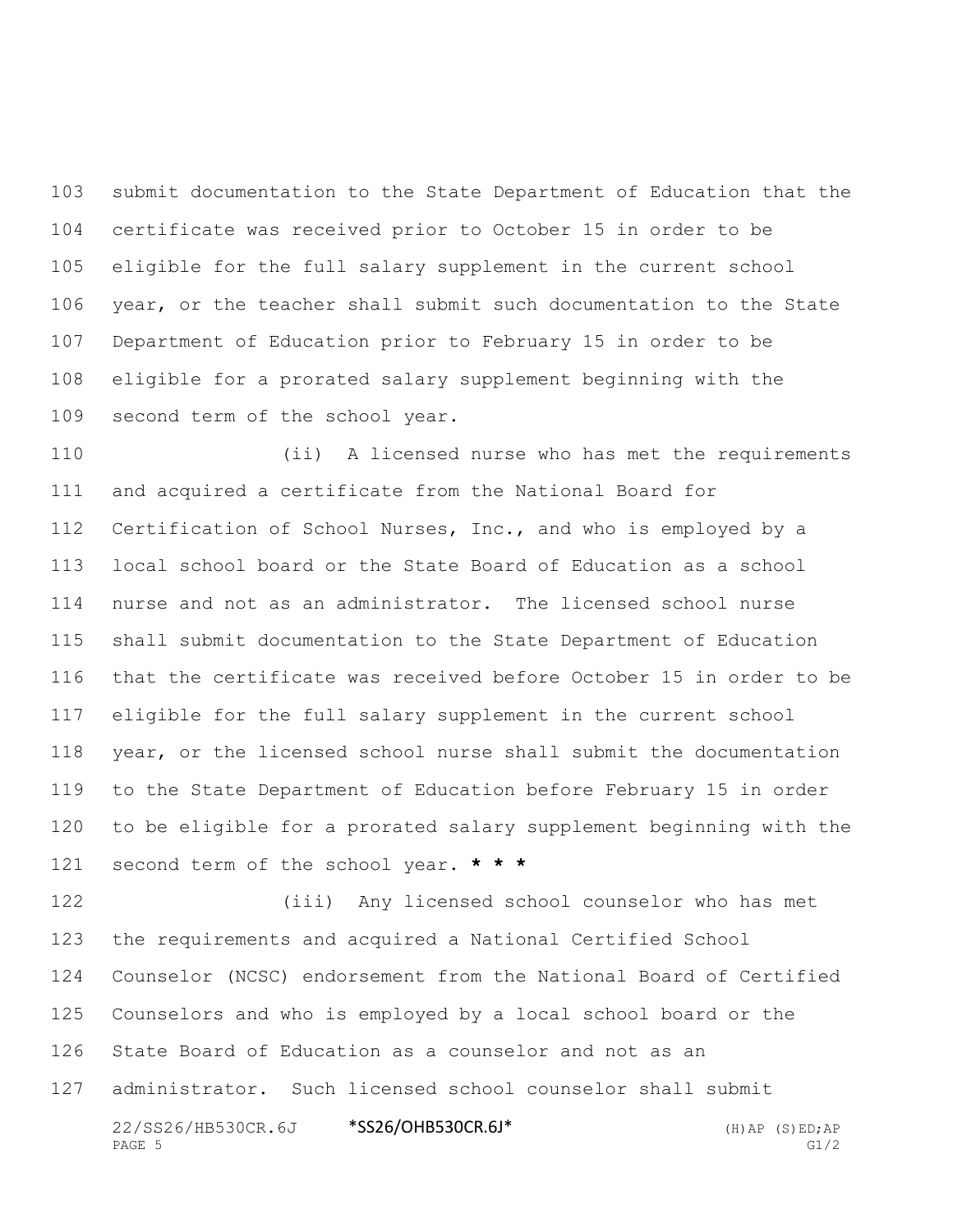documentation to the State Department of Education that the endorsement was received prior to October 15 in order to be eligible for the full salary supplement in the current school year, or the licensed school counselor shall submit such documentation to the State Department of Education prior to February 15 in order to be eligible for a prorated salary supplement beginning with the second term of the school year. However, any school counselor who started the National Board for Professional Teaching Standards process for school counselors between June 1, 2003, and June 30, 2004, and completes the requirements and acquires the Master Teacher certificate shall be entitled to the master teacher supplement, and those counselors who complete the process shall be entitled to a one-time reimbursement for the actual cost of the process as outlined in paragraph (b) of this subsection.

22/SS26/HB530CR.6J \*SS26/OHB530CR.6J\* (H)AP (S)ED;AP PAGE 6 G1/2 (iv) Any licensed speech-language pathologist and audiologist who has met the requirements and acquired a Certificate of Clinical Competence from the American Speech-Language-Hearing Association and any certified academic language therapist (CALT) who has met the certification requirements of the Academic Language Therapy Association and who is employed by a local school board **\* \* \***. The licensed speech-language pathologist and audiologist and certified academic language therapist shall submit documentation to the State Department of Education that the certificate or endorsement was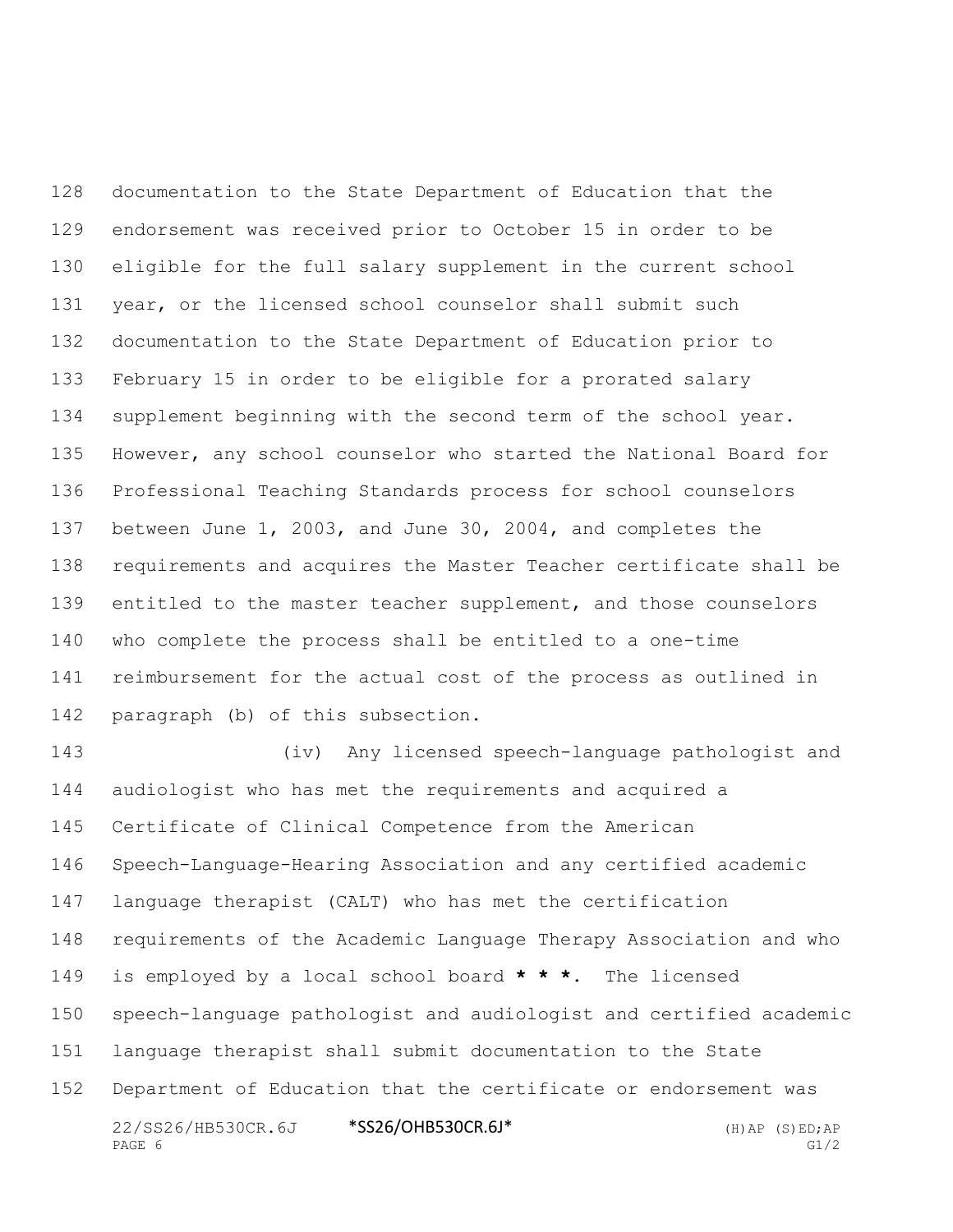received before October 15 in order to be eligible for the full salary supplement in the current school year, or the licensed speech-language pathologist and audiologist and certified academic language therapist shall submit the documentation to the State Department of Education before February 15 in order to be eligible for a prorated salary supplement beginning with the second term of the school year. **\* \* \***

22/SS26/HB530CR.6J \*SS26/OHB530CR.6J\* (H)AP (S)ED;AP PAGE  $7$  G1/2 (v) Any licensed athletic trainer who has met the requirements and acquired Board Certification for the Athletic Trainer from the Board of Certification, Inc., and who is employed by a local school board or the State Board of Education as an athletic trainer and not as an administrator. The licensed athletic trainer shall submit documentation to the State Department of Education that the certificate was received before October 15 in order to be eligible for the full salary supplement in the current school year, or the licensed athletic trainer shall submit the documentation to the State Department of Education before February 15 in order to be eligible for a prorated salary supplement beginning with the second term of the school year. (b) An employee shall be reimbursed for the actual cost of completing each component of acquiring the certificate or endorsement, excluding any costs incurred for postgraduate courses, not to exceed Five Hundred Dollars (\$500.00) for each component, not to exceed four (4) components, for a teacher, school counselor or speech-language pathologist and audiologist,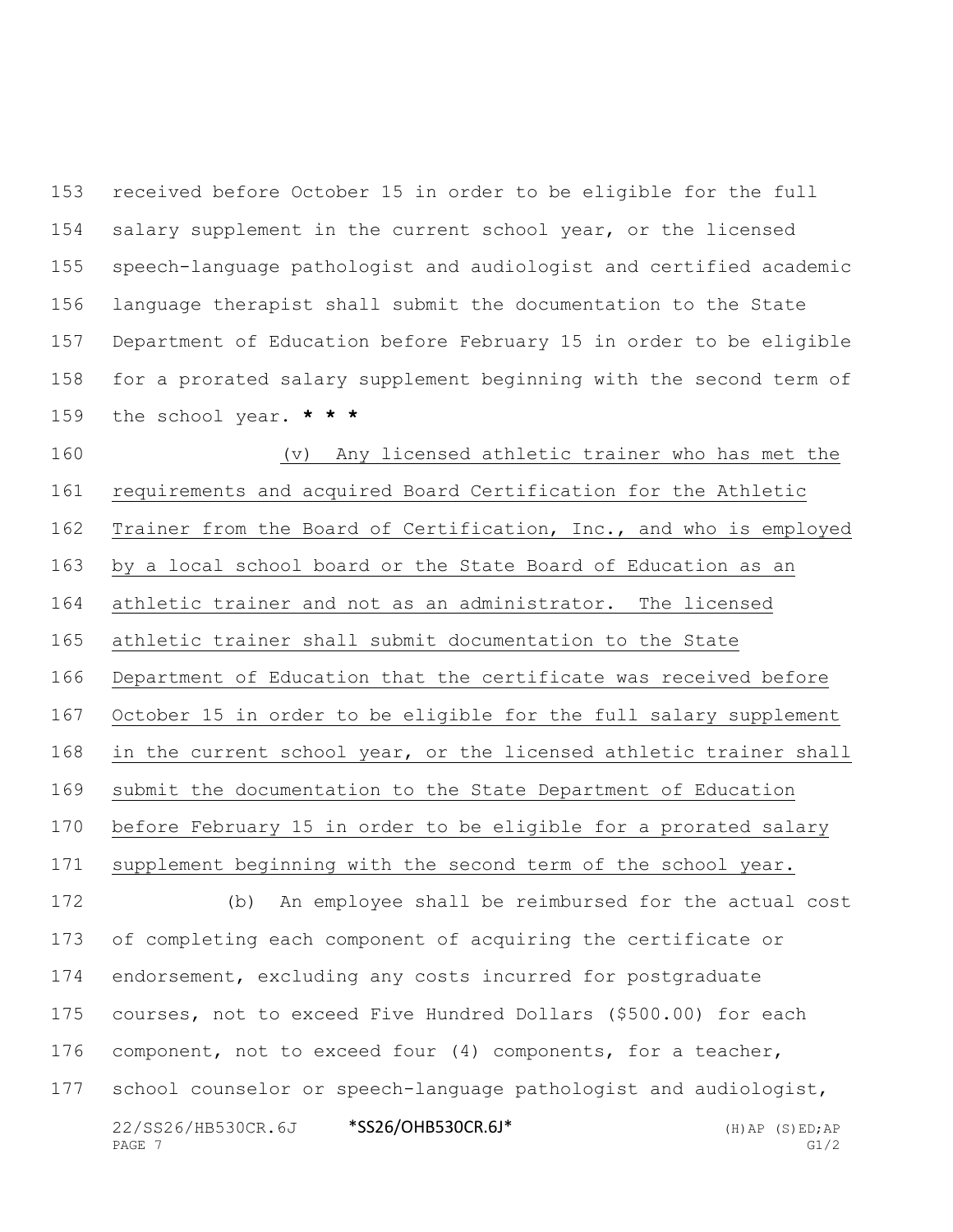regardless of whether or not the process resulted in the award of the certificate or endorsement. A local school district or any private individual or entity may pay the cost of completing the process of acquiring the certificate or endorsement for any employee of the school district described under paragraph (a), and the State Department of Education shall reimburse the school 184 district for such cost, regardless of whether or not the process resulted in the award of the certificate or endorsement. If a private individual or entity has paid the cost of completing the process of acquiring the certificate or endorsement for an employee, the local school district may agree to directly reimburse the individual or entity for such cost on behalf of the employee.

22/SS26/HB530CR.6J \*SS26/OHB530CR.6J\* (H)AP (S)ED;AP PAGE 8 G1/2 (c) All salary supplements, fringe benefits and process reimbursement authorized under this subsection shall be paid directly by the State Department of Education to the local school district and shall be in addition to its **\* \* \*** adequate education program allotments and not a part thereof in accordance with regulations promulgated by the State Board of Education. Local school districts shall not reduce the local supplement paid to any employee receiving such salary supplement, and the employee shall receive any local supplement to which employees with similar training and experience otherwise are entitled. However, an educational employee shall receive the salary supplement in the amount of Six Thousand Dollars (\$6,000.00) for only one (1) of the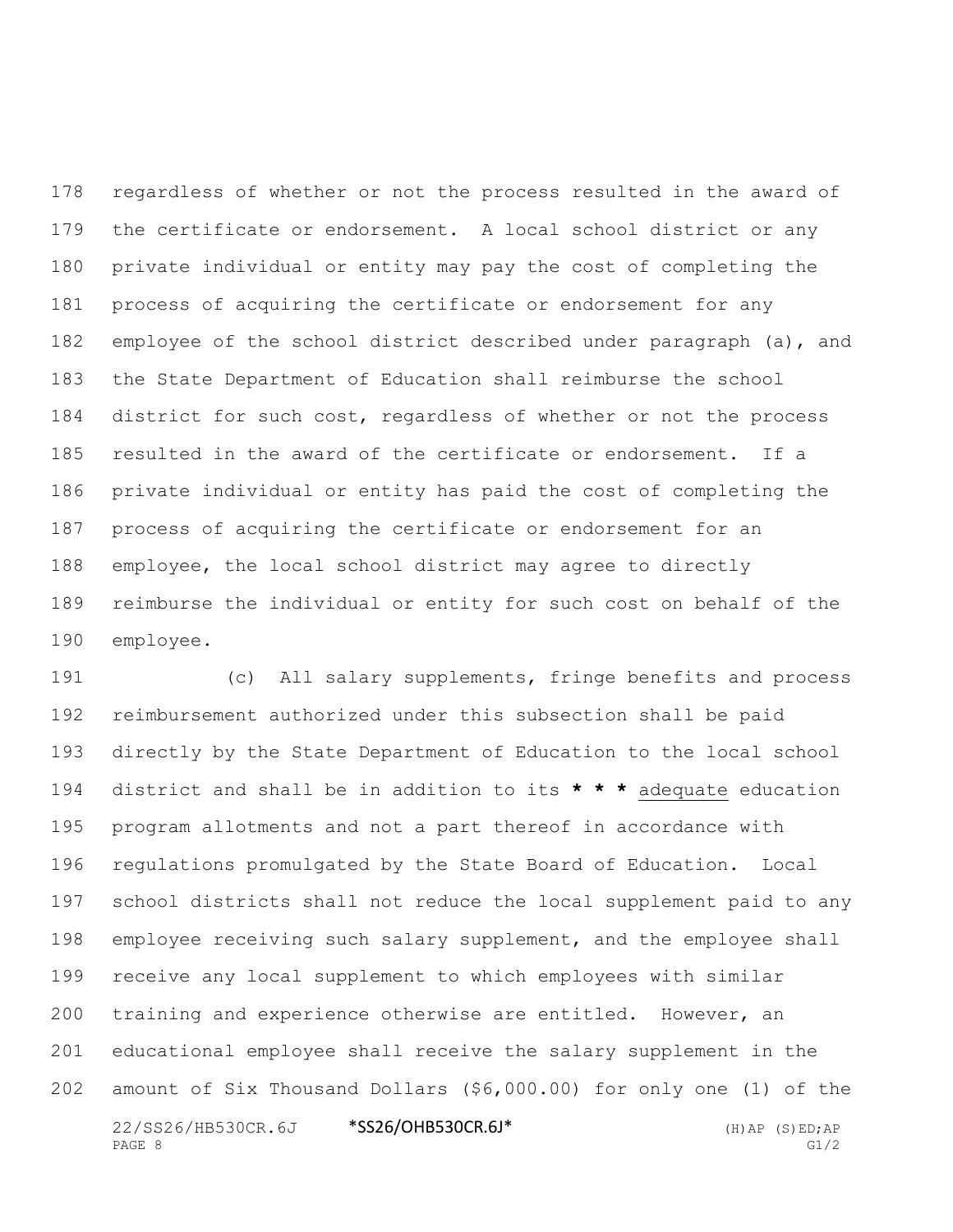qualifying certifications authorized under paragraph (a) of this subsection. No school district shall provide more than one (1) annual salary supplement under the provisions of this subsection to any one (1) individual employee holding multiple qualifying national certifications.

 (d) If an employee for whom such cost has been paid, in full or in part, by a local school district or private individual or entity fails to complete the certification or endorsement process, the employee shall be liable to the school district or individual or entity for all amounts paid by the school district or individual or entity on behalf of that employee toward his or her certificate or endorsement.

 (3) The following employees shall receive an annual salary supplement in the amount of Four Thousand Dollars (\$4,000.00), plus fringe benefits, in addition to any other compensation to which the employee may be entitled:

22/SS26/HB530CR.6J \*SS26/OHB530CR.6J\* (H)AP (S)ED;AP Effective July 1, 2016, if funds are available for that purpose, any licensed teacher who has met the requirements and acquired a Master Teacher Certificate from the National Board for Professional Teaching Standards and who is employed in a public school district located in one (1) of the following counties: Claiborne, Adams, Jefferson, Wilkinson, Amite, Bolivar, Coahoma, Leflore, Quitman, Sharkey, Issaquena, Sunflower, Washington, Holmes, Yazoo and Tallahatchie. The salary supplement awarded under the provisions of this subsection (3) shall be in addition

```
PAGE 9 G1/2
```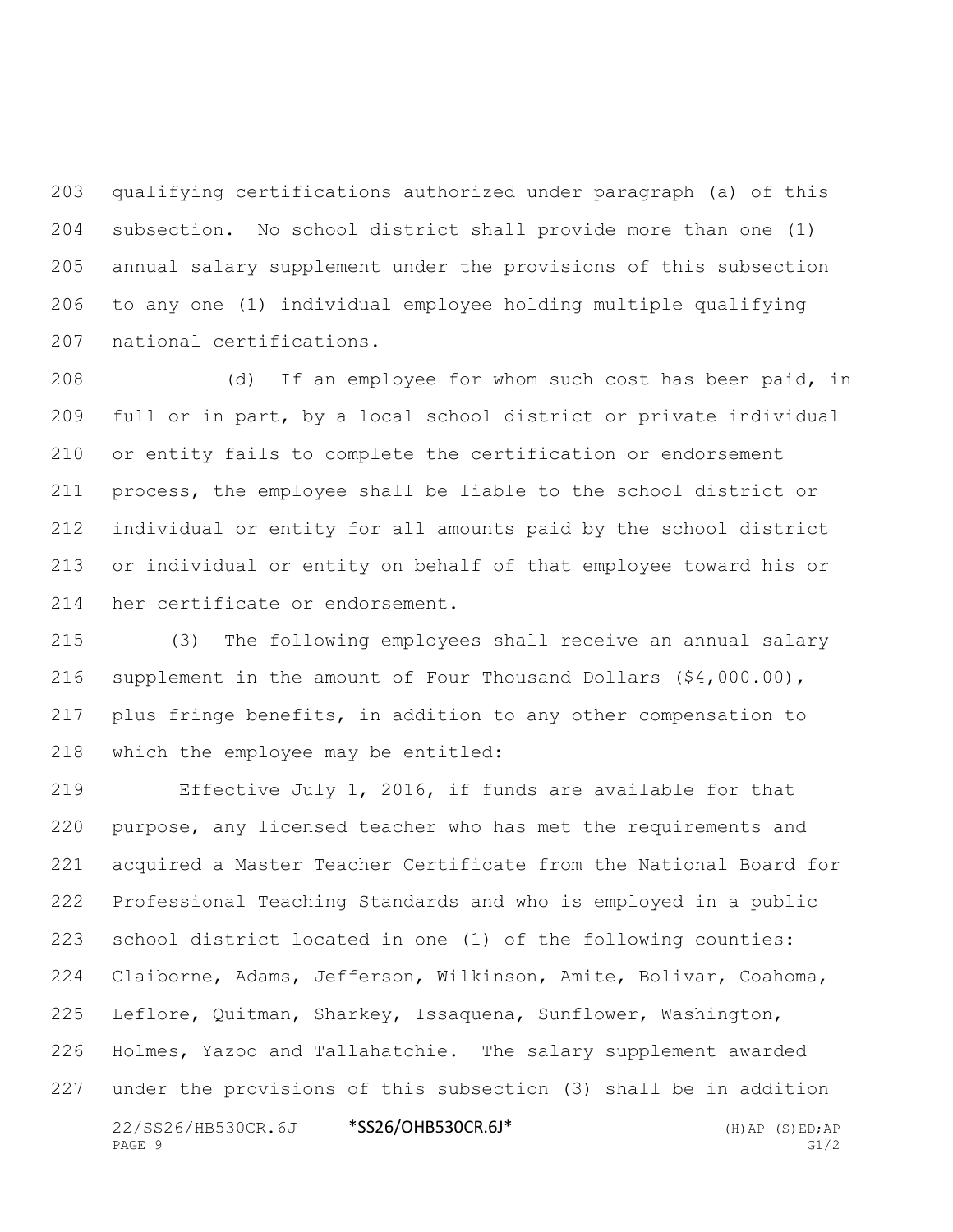to the salary supplement awarded under the provisions of subsection (2) of this section.

 Teachers who meet the qualifications for a salary supplement under this subsection (3) who are assigned for less than one (1) full year or less than full time for the school year shall receive 233 the salary supplement in a prorated manner, with the portion of the teacher's assignment to the critical geographic area to be determined as of June 15th of the school year.

 (4) (a) This section shall be known and may be cited as the "Mississippi Performance-Based Pay (MPBP)" plan. In addition to the minimum base pay described in this section, only after full funding of MAEP and if funds are available for that purpose, the State of Mississippi may provide monies from state funds to school districts for the purposes of rewarding **\* \* \*** licensed teachers, administrators and nonlicensed personnel at individual schools showing improvement in student test scores. The MPBP plan shall be developed by the State Department of Education based on the following criteria:

 (i) It is the express intent of this legislation that the MPBP plan shall utilize only existing standards of accreditation and assessment as established by the State Board of Education.

22/SS26/HB530CR.6J \*SS26/OHB530CR.6J\* (H)AP (S)ED;AP PAGE  $10$  G1/2 (ii) To ensure that all of Mississippi's teachers, administrators and nonlicensed personnel at all schools have equal access to the monies set aside in this section, the MPBP program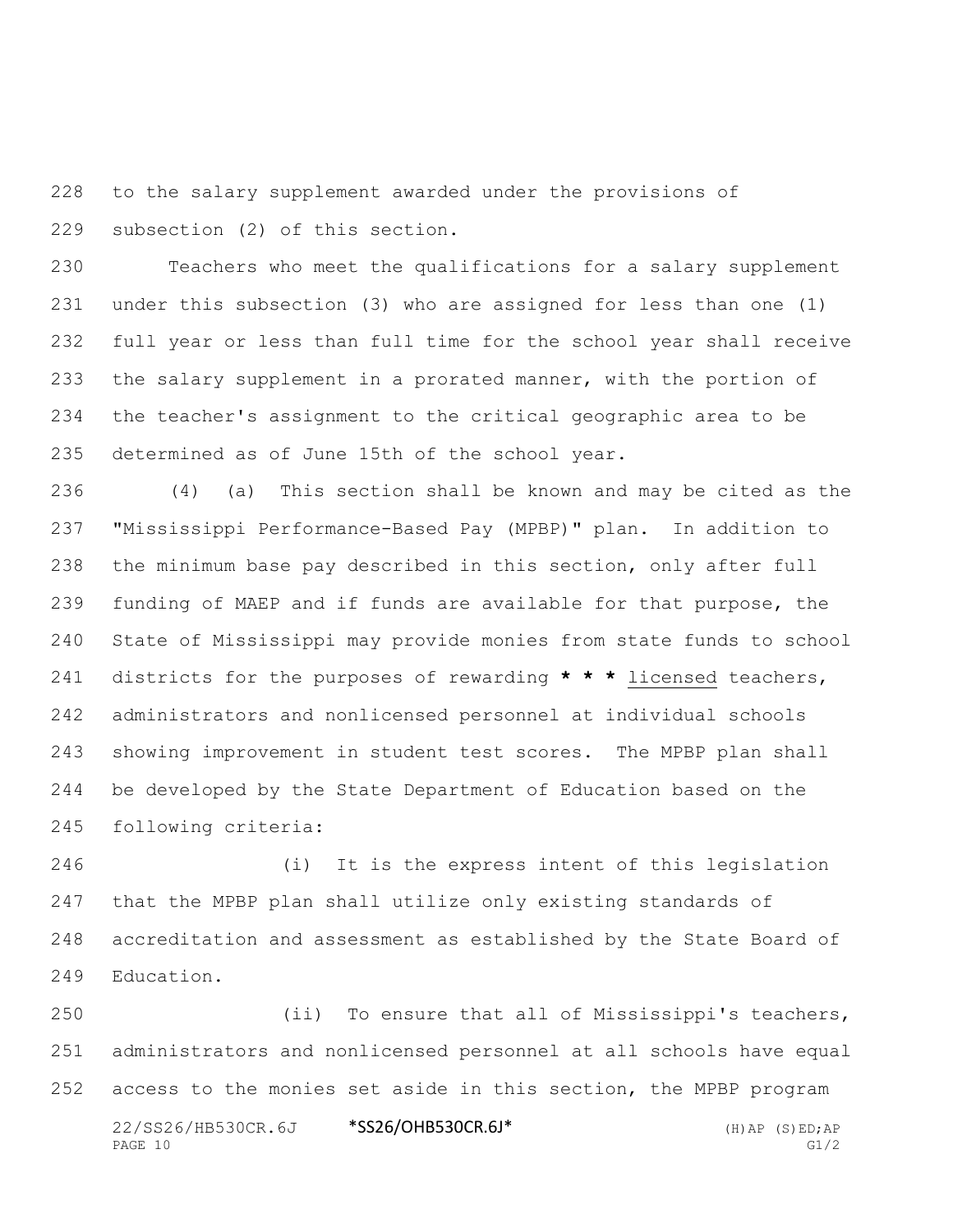shall be designed to calculate each school's performance as determined by the school's increase in scores from the prior school year. The MPBP program shall be based on a standardized scores rating where all levels of schools can be judged in a statistically fair and reasonable way upon implementation. At the end of each year, after all student achievement scores have been standardized, the State Department of Education shall implement the MPBP plan.

 (iii) To ensure all teachers cooperate in the spirit of teamwork, individual schools shall submit a plan to the local school district to be approved before the beginning of each school year beginning July 1, 2008. The plan shall include, but not be limited to, how all teachers, regardless of subject area, and administrators will be responsible for improving student achievement for their individual school.

 (b) The State Board of Education shall develop the processes and procedures for designating schools eligible to participate in the MPBP. State assessment results, growth in student achievement at individual schools and other measures deemed appropriate in designating successful student achievement shall be used in establishing MPBP criteria. **\* \* \***

22/SS26/HB530CR.6J \*SS26/OHB530CR.6J\* (H)AP (S)ED;AP (5) (a) **\* \* \*** If funds are available for that purpose, each school in Mississippi shall have mentor teachers, as defined by Sections 37-9-201 through 37-9-213, who shall receive additional base compensation provided for by the State Legislature in the

PAGE 11 G1/2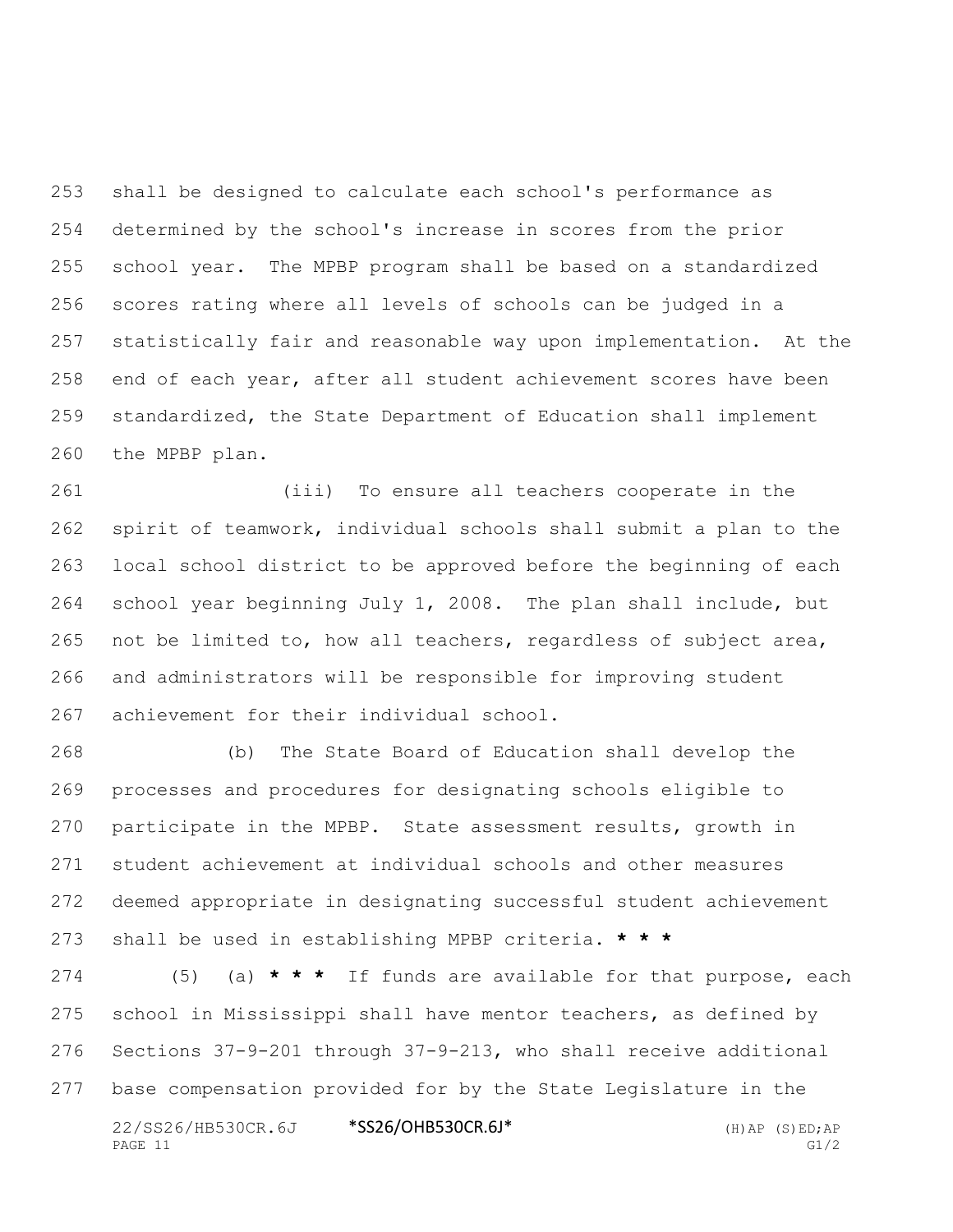amount of One Thousand Dollars (\$1,000.00) per each beginning teacher that is being mentored. The additional state compensation shall be limited to those mentor teachers that provide mentoring 281 services to beginning teachers. For the purposes of such funding, a beginning teacher shall be defined as any teacher in any school in Mississippi that has less than one (1) year of classroom experience teaching in a public school. For the purposes of such funding, no full-time academic teacher shall mentor more than two (2) beginning teachers.

 (b) To be eligible for this state funding, the individual school must have a classroom management program approved by the local school board.

 (6) Effective with the 2014-2015 school year, the school districts participating in the Pilot Performance-Based Compensation System pursuant to Section 37-19-9 may award additional teacher and administrator pay based thereon.

 **SECTION 2.** Section 37-21-7, Mississippi Code of 1972, is amended as follows:

22/SS26/HB530CR.6J \*SS26/OHB530CR.6J\* (H)AP (S)ED;AP 37-21-7. (1) This section shall be referred to as the "Mississippi Elementary Schools Assistant Teacher Program," the purpose of which shall be to provide an early childhood education program that assists in the instruction of basic skills. The State Board of Education is authorized, empowered and directed to implement a statewide system of assistant teachers in kindergarten classes and in the first, second and third grades. The assistant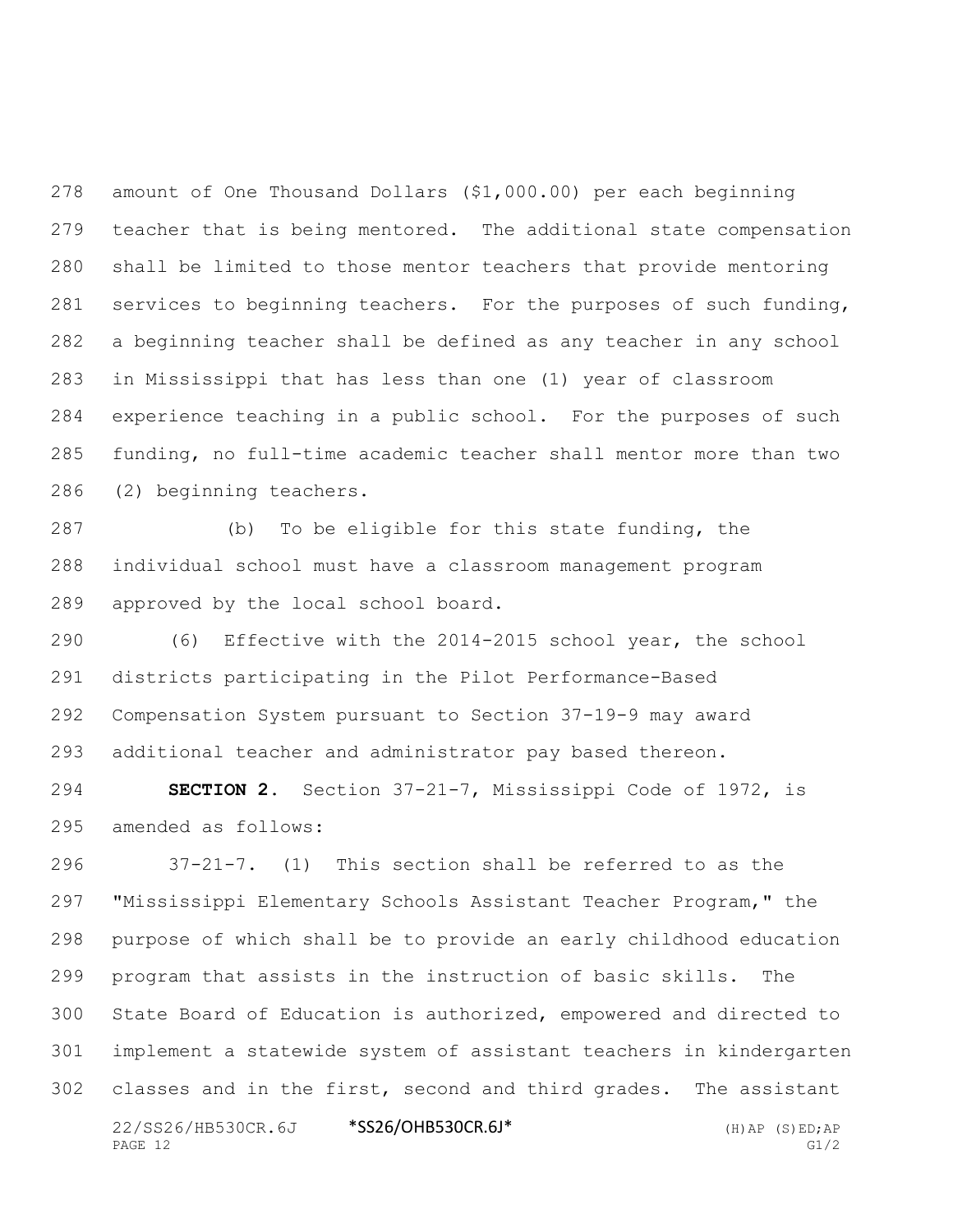teacher shall assist pupils in actual instruction under the strict supervision of a licensed teacher.

 (2) (a) Except as otherwise authorized under subsection (7), each school district shall employ the total number of assistant teachers funded under subsection (6) of this section. The superintendent of each district shall assign the assistant teachers to the kindergarten, first-, second- and third-grade classes in the district in a manner that will promote the maximum efficiency, as determined by the superintendent, in the instruction of skills such as verbal and linguistic skills, logical and mathematical skills, and social skills.

 (b) If a licensed teacher to whom an assistant teacher has been assigned is required to be absent from the classroom, the assistant teacher may assume responsibility for the classroom in lieu of a substitute teacher. However, no assistant teacher shall assume sole responsibility of the classroom for more than three (3) consecutive school days. Further, in no event shall any assistant teacher be assigned to serve as a substitute teacher for any teacher other than the licensed teacher to whom that assistant teacher has been assigned.

 (3) Assistant teachers shall have, at a minimum, a high school diploma or a High School Equivalency Diploma equivalent, and shall show demonstratable proficiency in reading and writing skills. The State Department of Education shall develop a testing

22/SS26/HB530CR.6J \*SS26/OHB530CR.6J\* (H)AP (S)ED;AP PAGE 13 G1/2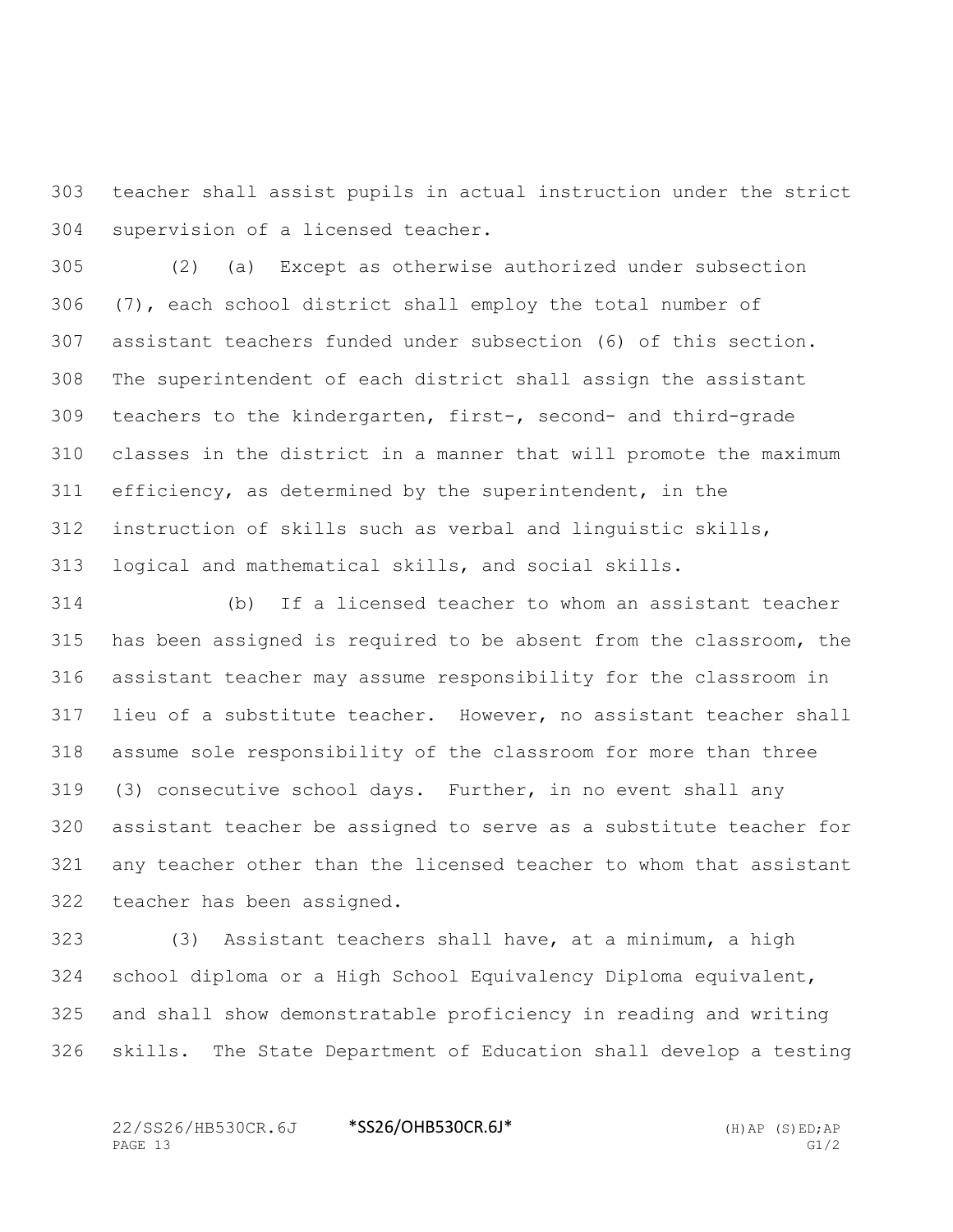procedure for assistant teacher applicants to be used in all school districts in the state.

 (4) (a) In order to receive funding, each school district shall:

 (i) Submit a plan on the implementation of a reading improvement program to the State Department of Education; and

 (ii) Develop a plan of educational accountability and assessment of performance, including pretests and posttests, for reading in Grades 1 through 6.

(b) Additionally, each school district shall:

 (i) Provide annually a mandatory preservice orientation session, using an existing in-school service day, for administrators and teachers on the effective use of assistant teachers as part of a team in the classroom setting and on the role of assistant teachers, with emphasis on program goals; (ii) Hold periodic workshops for administrators and teachers on the effective use and supervision of assistant teachers;

 (iii) Provide training annually on specific instructional skills for assistant teachers;

 (iv) Annually evaluate their program in accordance with their educational accountability and assessment of performance plan; and

22/SS26/HB530CR.6J \*SS26/OHB530CR.6J\* (H)AP (S)ED;AP PAGE  $14$  G1/2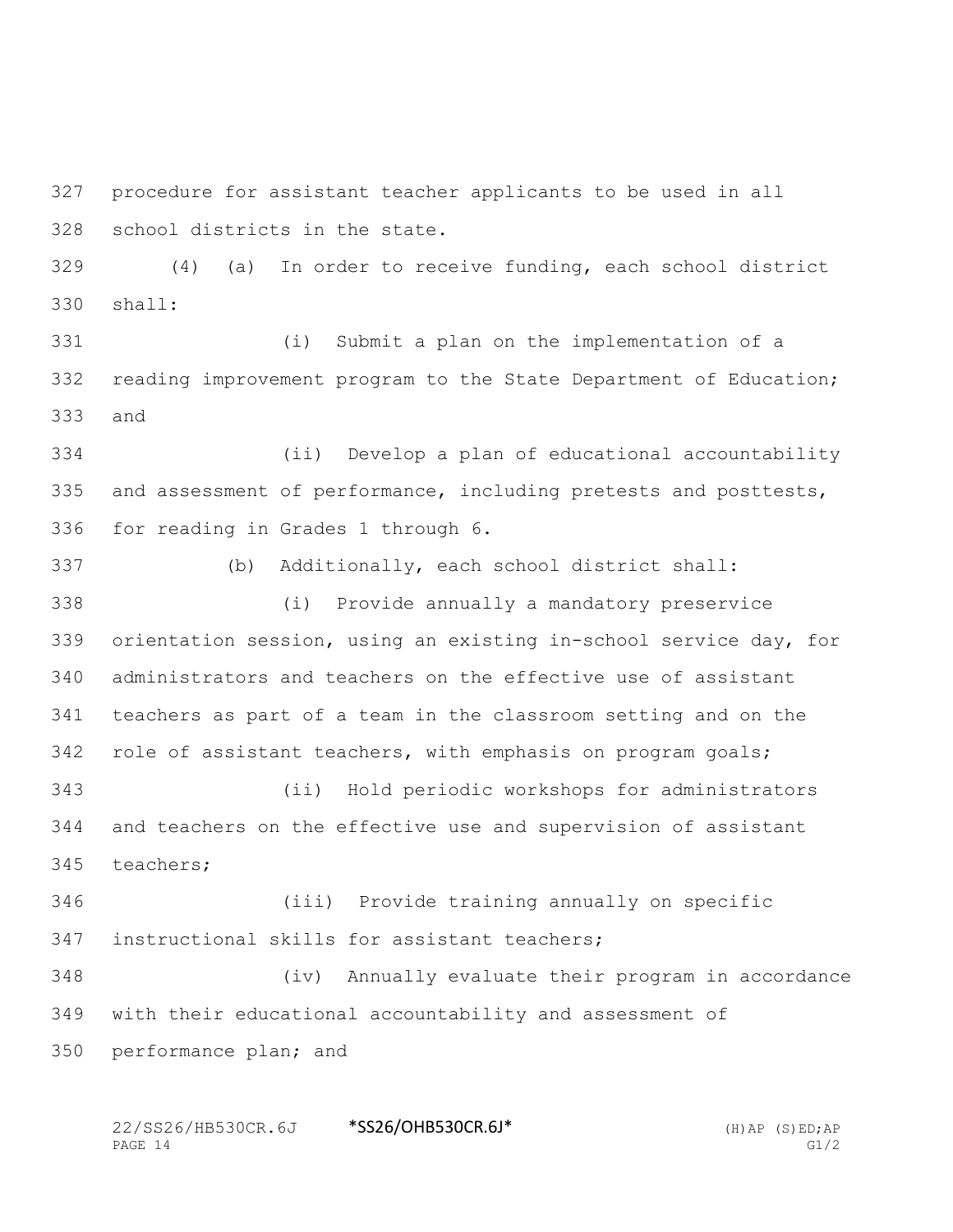(v) Designate the necessary personnel to supervise and report on their program.

(5) The State Department of Education shall:

 (a) Develop and assist in the implementation of a statewide uniform training module, subject to the availability of funds specifically appropriated therefor by the Legislature, which shall be used in all school districts for training administrators, teachers and assistant teachers. The module shall provide for the consolidated training of each assistant teacher and teacher to whom the assistant teacher is assigned, working together as a team, and shall require further periodic training for administrators, teachers and assistant teachers regarding the role of assistant teachers;

 (b) Annually evaluate the program on the district and state level. Subject to the availability of funds specifically appropriated therefor by the Legislature, the department shall develop: (i) uniform evaluation reports, to be performed by the principal or assistant principal, to collect data for the annual overall program evaluation conducted by the department; or (ii) a program evaluation model that, at a minimum, addresses process evaluation; and

22/SS26/HB530CR.6J \*SS26/OHB530CR.6J\* (H)AP (S)ED;AP PAGE 15 G1/2 (c) Promulgate rules, regulations and such other standards deemed necessary to effectuate the purposes of this section. Noncompliance with the provisions of this section and any rules, regulations or standards adopted by the department may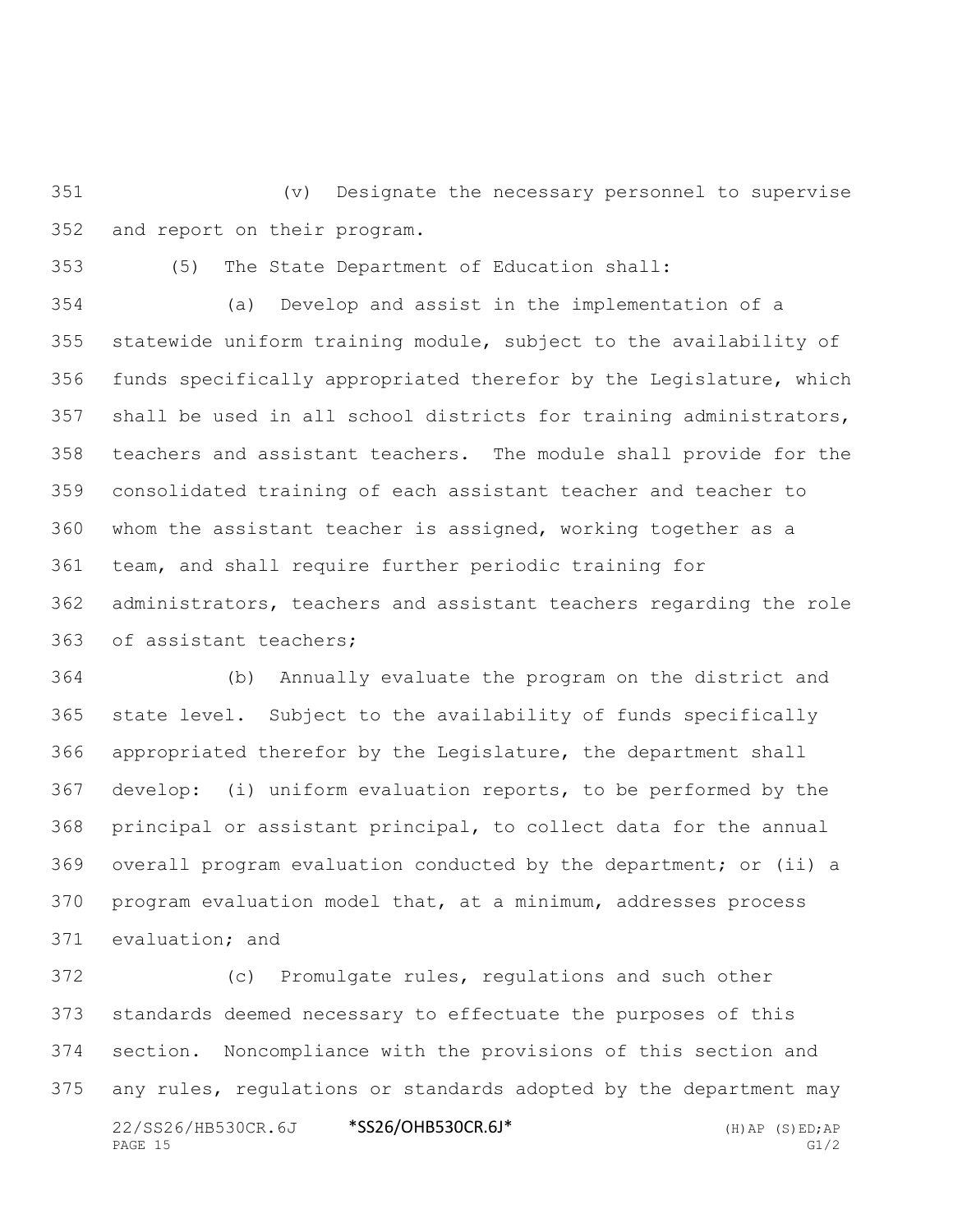result in a violation of compulsory accreditation standards as established by the State Board of Education and the Commission on School Accreditation.

 (6) In addition to other funds allotted under the Minimum Education or Adequate Education Program, each school district shall be allotted sufficient funding for the purpose of employing assistant teachers. No assistant teacher shall be paid less than the amount he or she received in the prior school year. No school district shall receive any funds under this section for any school year during which the aggregate amount of the local contribution to the salaries of assistant teachers by the district shall have been reduced below such amount for the previous year.

 For assistant teachers, the minimum annual salary shall be as follows:

**\* \* \***

22/SS26/HB530CR.6J \*SS26/OHB530CR.6J\* (H)AP (S)ED;AP PAGE 16 G1/2 2022-2023 and Subsequent Years Minimum Salary......\$17,000.00 In addition, for each one percent (1%) that the Sine Die General Fund Revenue Estimate Growth exceeds five percent (5%) in fiscal year 2006, as certified by the Legislative Budget Office to the State Board of Education and subject to the specific appropriation therefor by the Legislature, the State Board of Education shall revise the salary scale in the appropriate year to provide an additional one percent (1%) across-the-board increase in the base salaries for assistant teachers. The State Board of Education shall revise the salaries prescribed above for assistant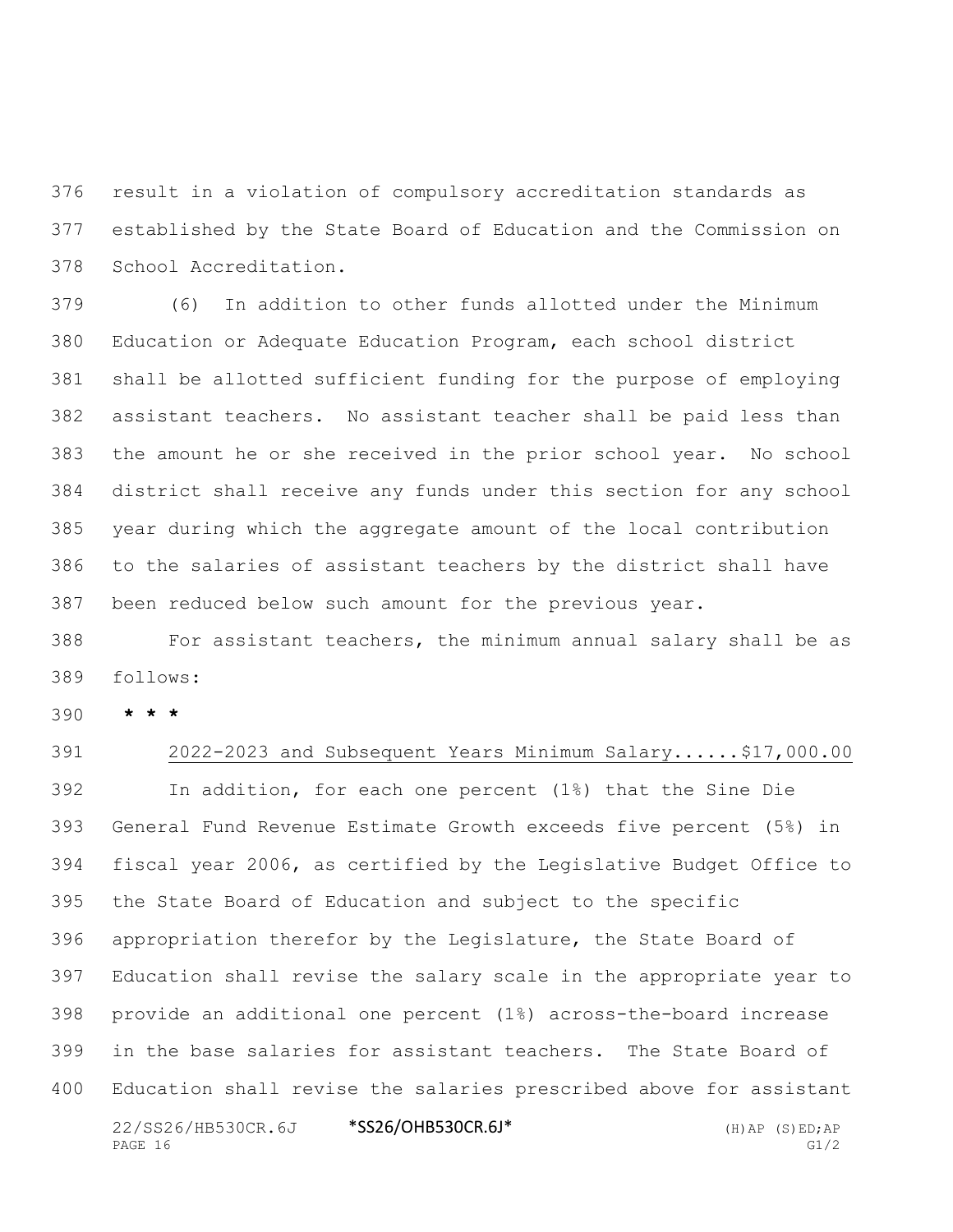teachers to conform to any adjustments made in prior fiscal years due to revenue growth over and above five percent (5%). The assistant teachers shall not be restricted to working only in the grades for which the funds were allotted, but may be assigned to other classes as provided in subsection (2)(a) of this section.

 (7) (a) As an alternative to employing assistant teachers, any school district may use the allotment provided under subsection (6) of this section for the purpose of employing licensed teachers for kindergarten, first-, second- and third-grade classes; however, no school district shall be authorized to use the allotment for assistant teachers for the purpose of employing licensed teachers unless the district has established that the employment of licensed teachers using such 414 funds will reduce the teacher: student ratio in the kindergarten, first-, second- and third-grade classes. All state funds for assistant teachers shall be applied to reducing teacher:student ratio in Grades K-3.

 It is the intent of the Legislature that no school district shall dismiss any assistant teacher for the purpose of using the assistant teacher allotment to employ licensed teachers. School districts may rely only upon normal attrition to reduce the number of assistant teachers employed in that district.

 (b) Districts meeting the highest levels of accreditation standards, as defined by the State Board of